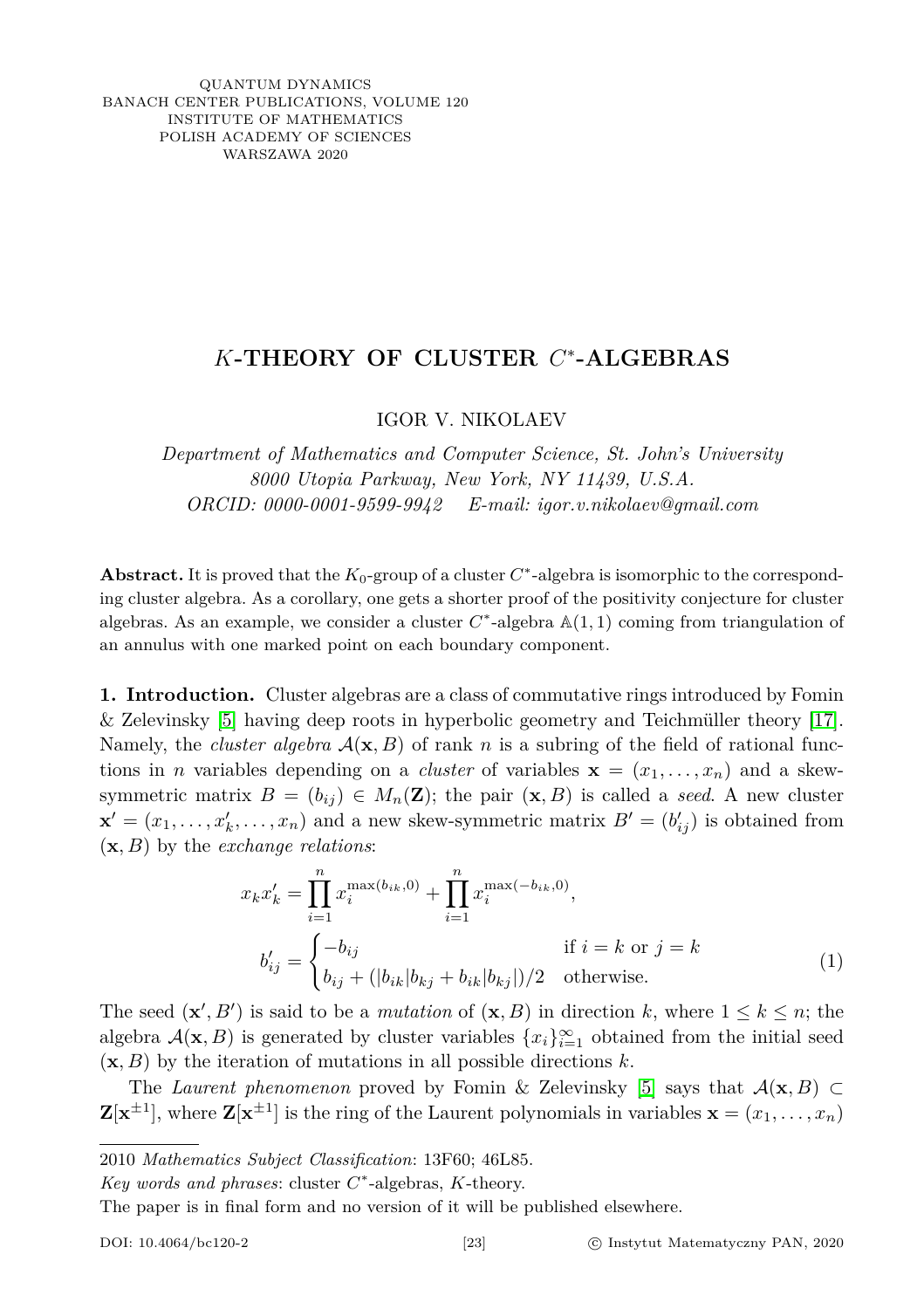depending on an initial seed  $(\mathbf{x}, B)$ ; in other words, each generator  $x_i$  of algebra  $\mathcal{A}(\mathbf{x}, B)$ can be written as a Laurent polynomial in *n* variables with integer coefficients. The famous *Positivity Conjecture* says that coefficients of the Laurent polynomials corresponding to variables  $x_i$  are always non-negative integers, see [\[5\]](#page-11-0). A general form of the Positivity Conjecture was proved by Lee & Schiffler  $[9]$  using a clever combinatorial formula for the variables *x<sup>i</sup>* .

<span id="page-1-0"></span>*Cluster*  $C^*$ -algebras  $\mathbb{A}(\mathbf{x}, B)$  are a class of non-commutative rings introduced in [\[13\]](#page-11-3). The A(**x***, B*) is an *AF-algebra* given by the Bratteli diagram [\[1\]](#page-10-0); such a diagram is obtained from a mutation tree of the initial seed (**x***, B*) modulo an equivalence relation between the seeds lying at the same level, see Section [2.2.](#page-3-0) (We refer the reader to Figures [1](#page-1-0) and [2](#page-1-1) for an immediate example of such algebras.)



<span id="page-1-1"></span>Fig. 1. The Bratteli diagram of Markov's cluster *C* ∗ -algebra.



Fig. 2. Bratteli diagram of algebra A(1*,* 1).

The aim of our note is the *K*-theory of the *AF*-algebra A(**x***, B*). Namely, the *ordered* abelian group is a pair  $(G, G^+)$  consisting of an abelian group *G* and a semigroup  $G^+ \subset G$ of positive elements of *G*; the order  $\leq$  on *G* is defined by the positive cone  $G^+$ , i.e.  $a \leq b$ if and only if  $b - a \in G^+$ . An *order-isomorphism* ≅ between  $(G, G^+)$  and  $(H, H^+)$  is an isomorphism  $\varphi: G \to H$  such that  $\varphi(G^+) = H^+$ . Denote by  $K_0(\mathbb{A}(\mathbf{x}, B))$  the  $K_0$ -group of the *AF*-algebra  $\mathbb{A}(\mathbf{x}, B)$  and by  $K_0^+(\mathbb{A}(\mathbf{x}, B)) \subset K_0(\mathbb{A}(\mathbf{x}, B))$  its Grothendieck semigroup [\[2,](#page-10-1) Chapter 8]. The pair  $(K_0(\mathbb{A}(\mathbf{x}, B)), K_0^+(\mathbb{A}(\mathbf{x}, B)))$  is an invariant of *Morita equivalence* of the *AF*-algebra  $\mathbb{A}(\mathbf{x}, B)$  [\[3\]](#page-10-2). In view of the Laurent phenomenon, let  $\mathcal{A}_{\text{add}}(\mathbf{x}, B)$  be an additive group of the cluster algebra  $\mathcal{A}(\mathbf{x}, B)$ ; let  $\mathcal{A}^+_{\text{add}}(\mathbf{x}, B)$  be a semigroup inside the Aadd(**x***, B*) consisting of the Laurent polynomials with *positive* coefficients. The pair  $(\mathcal{A}_{\text{add}}(\mathbf{x}, B), \mathcal{A}_{\text{add}}^+(\mathbf{x}, B))$  is an abelian group with order. The order  $a > b$  is defined between two elements  $a, b \in A_{add}(\mathbf{x}, B)$  if and only if  $a - b \in A_{add}^+(\mathbf{x}, B)$ . Our main result can be formulated as follows.

<span id="page-1-2"></span>THEOREM 1.  $(K_0(\mathbb{A}(\mathbf{x}, B)), K_0^+(\mathbb{A}(\mathbf{x}, B))) \cong (\mathcal{A}_{\text{add}}(\mathbf{x}, B), \mathcal{A}_{\text{add}}^+(\mathbf{x}, B)).$ 

An application of Theorem [1](#page-1-2) is as follows. Recall that the *dimension group* is a triple  $(G, G^+, \Gamma)$  consisting of an abelian group *G*, a semigroup of positive elements  $G^+ \subset G$  and a scale  $\Gamma \subseteq G^+$ , i.e. a generating, hereditary and directed subset of  $G^+$ [\[2,](#page-10-1) Chapter 7]. For instance, the  $\Gamma \cong G^+$  is a scale called *stable*; thus the pair  $(G, G^+)$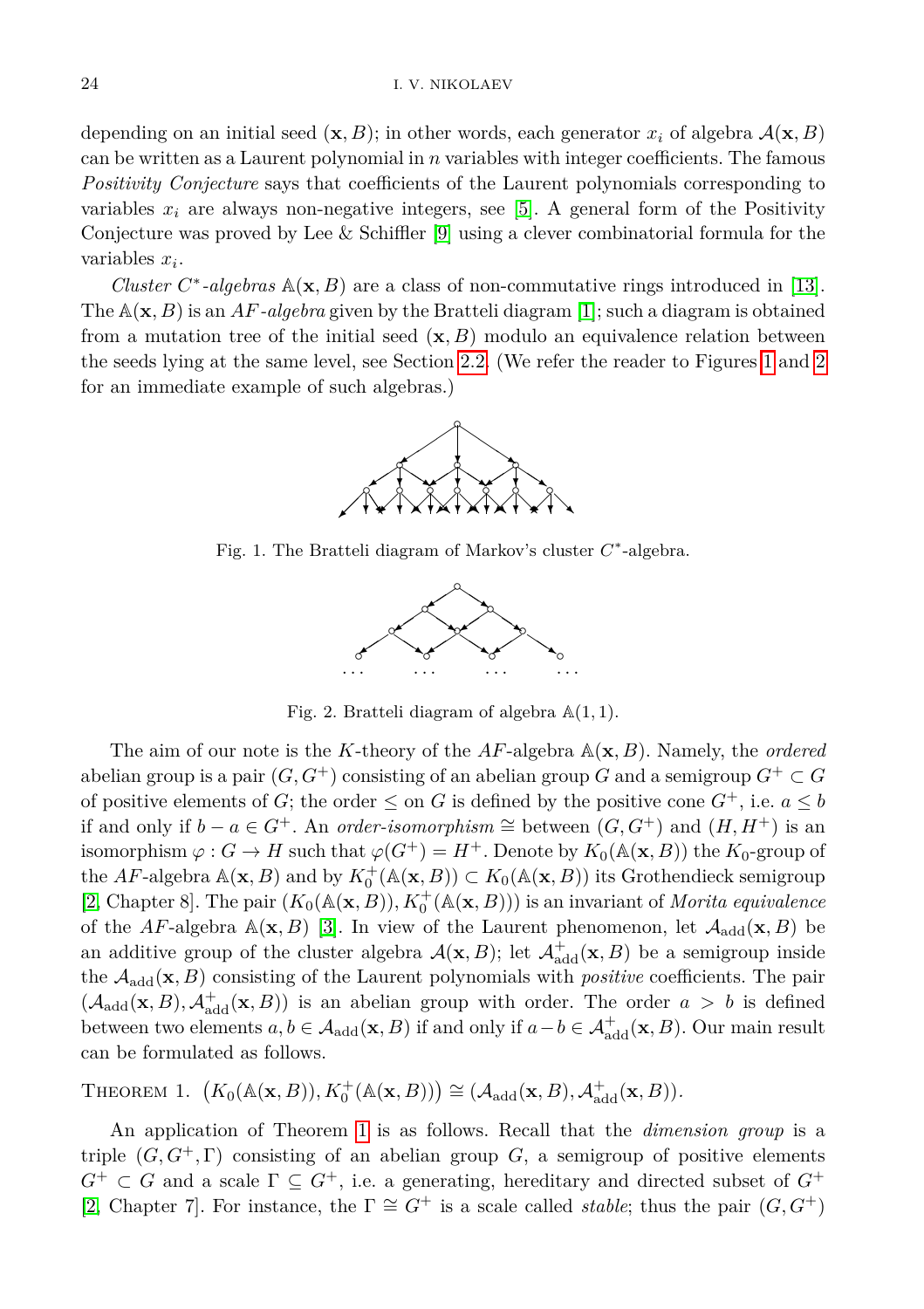is a special case of the dimension group. An order-isomorphism ∼= between dimension groups  $(G, G^+, \Gamma)$  and  $(H, H^+, \Gamma')$  is an isomorphism  $\varphi : G \to H$  such that  $\varphi(G^+) =$ *H*<sup>+</sup> and  $\varphi(\Gamma) = \Gamma'$ . Denote by  $\Gamma \subset K_0^+(\mathbb{A}(\mathbf{x}, B))$  the set of the Murray–von Neumann equivalence classes of projections in the algebra  $\mathbb{A}(\mathbf{x},B)$ . It is known that the triple  $(K_0(\mathbb{A}(\mathbf{x}, B)), K_0^+(\mathbb{A}(\mathbf{x}, B)), \Gamma)$  is an invariant of the *isomorphism* class of the *AF*-algebra A(**x**, *B*) [\[3\]](#page-10-2). It is not hard to observe that the set  $X = \{x_i\}_{i=1}^{\infty}$  of all variables  $x_i$  in the cluster algebra  $A_{\text{add}}(\mathbf{x}, B)$  is a scale, since it is a generating, hereditary and directed subset of  $\mathcal{A}^{\dagger}_{\text{add}}(\mathbf{x}, B)$ . Notice that choosing a different initial seed  $(\mathbf{x}, B)$  for the Laurent expansion of variables  $x_i$  yields a new scale  $X'$  such that  $(A_{\text{add}}(\mathbf{x},B), A_{\text{add}}^+(\mathbf{x},B), X) \cong$  $(\mathcal{A}_{\text{add}}(\mathbf{x}, B), \mathcal{A}_{\text{add}}^+(\mathbf{x}, B), X')$ . But  $X \subseteq \mathcal{A}_{\text{add}}^+(\mathbf{x}, B)$  for any dimension group; therefore Theorem [1](#page-1-2) implies a new proof of the Positivity Conjecture for the cluster algebras.

<span id="page-2-1"></span>Corollary 1. *The coefficients of the Laurent polynomials corresponding to the cluster variables x<sup>i</sup> are non-negative integers.*

The article is organized as follows. The preliminary facts are introduced in Section [2.](#page-2-0) Theorem [1](#page-1-2) and Corollary [1](#page-2-1) are proved in Section [3.](#page-5-0) In Section [4](#page-7-0) we consider an example of the cluster  $C^*$ -algebra  $A(1,1)$  coming from triangulation of an annulus with one marked point on each boundary component.

<span id="page-2-0"></span>**2. Preliminaries.** This section is a brief review of the *AF*-algebras, cluster *C* ∗ -algebras and Mundici dimension groups. For a general review of *C* ∗ -algebras we refer the reader to [\[12\]](#page-11-4). The  $AF$ -algebras were introduced in [\[1\]](#page-10-0). The general  $K$ -theory of  $C^*$ -algebras is covered in [\[15\]](#page-11-5) and *K*-theory of the *AF*-algebras in [\[2\]](#page-10-1). Cluster *C* ∗ -algebras were the subject of [\[13\]](#page-11-3). Mundici dimension groups were introduced by Mundici [\[10\]](#page-11-6).

**2.1.** *AF***-algebras and dimension groups.** A *C* ∗ *-algebra* is an algebra *A* over **C** with a norm  $a \mapsto \|a\|$  and an involution  $a \mapsto a^*$  such that it is complete with respect to the norm and  $||ab|| \le ||a|| ||b||$  and  $||a^*a|| = ||a||^2$  for all  $a, b \in A$ . Any commutative  $C^*$ -algebra is isomorphic to the algebra  $C_0(X)$  of continuous complex-valued functions on some locally compact Hausdorff space *X*; otherwise, *A* can be thought of as a noncommutative topological space.

An *AF-algebra* (Approximately Finite *C* ∗ -algebra) is defined to be the norm closure of a dimension-increasing sequence of finite-dimensional  $C^*$ -algebras  $M_n$ , where  $M_n$  is the *C*<sup>\*</sup>-algebra of the  $n \times n$  matrices with entries in **C**. Here the index  $n = (n_1, \ldots, n_k)$ represents the semi-simple matrix algebra  $M_n = M_{n_1} \oplus \cdots \oplus M_{n_k}$ . The ascending sequence mentioned above can be written as

$$
M_1 \xrightarrow{\varphi_1} M_2 \xrightarrow{\varphi_2} \ldots,
$$

where  $M_i$  are the finite-dimensional  $C^*$ -algebras and  $\varphi_i$  the homomorphisms between such algebras. The homomorphisms  $\varphi_i$  can be arranged into a graph as follows. Let  $M_i = M_{i_1} \oplus \cdots \oplus M_{i_k}$  and  $M_{i'} = M_{i'_1} \oplus \cdots \oplus M_{i'_k}$  be the semi-simple  $C^*$ -algebras and  $\varphi_i: M_i \to M_{i'}$  the homomorphism. (To keep it simple, one can assume that  $i' = i + 1$ .) One has two sets of vertices  $V_{i_1}, \ldots, V_{i_k}$  and  $V_{i'_1}, \ldots, V_{i'_k}$  joined by  $b_{rs}$  edges whenever the summand  $M_{i'_r}$  contains  $b_{rs}$  copies of the summand  $M_{i_s}$  under the embedding  $\varphi_i$ . As *i* varies, one obtains an infinite graph called the *Bratteli diagram* of the *AF*-algebra.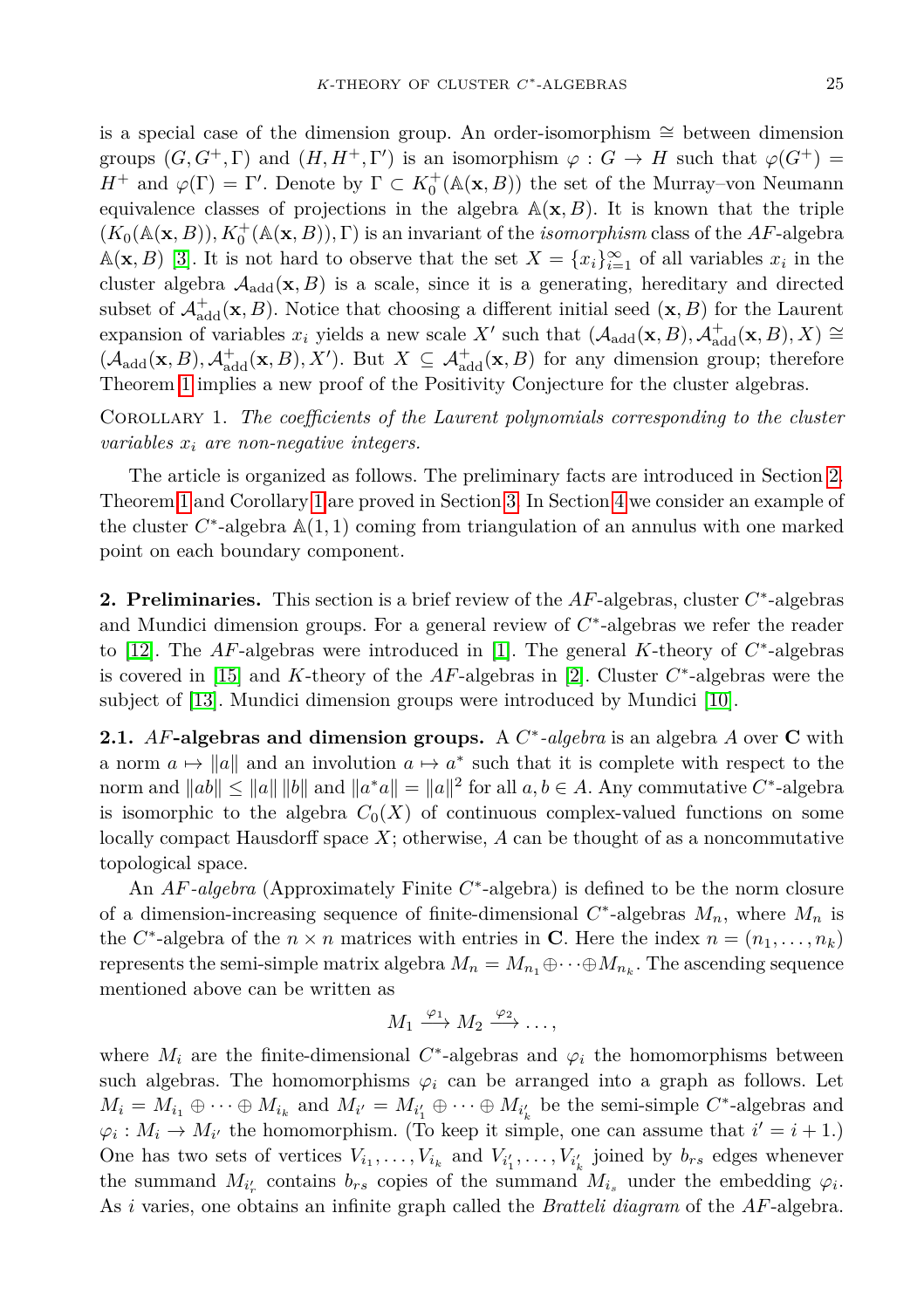The matrix  $B = (b_{rs})$  is known as a *partial multiplicity* matrix; an infinite sequence of  $B_i$ defines a unique *AF*-algebra.

For a unital  $C^*$ -algebra  $A$ , let  $V(A)$  be the union (over  $n$ ) of projections in the  $n \times n$ matrix  $C^*$ -algebra with entries in *A*; projections  $p, q \in V(A)$  are *equivalent* if there exists a partial isometry *u* such that  $p = u^*u$  and  $q = uu^*$ . The equivalence class of projection *p* is denoted by [*p*]; the equivalence classes of orthogonal projections can be made to a semigroup by putting  $[p]+[q] = [p+q]$ . The Grothendieck completion of this semigroup to an abelian group is called the  $K_0$ -group of the algebra *A*. The functor  $A \to K_0(A)$  maps the category of unital *C* ∗ -algebras into the category of abelian groups, so that projections in the algebra *A* correspond to a positive cone  $K_0^+ \subset K_0(A)$  and the unit element  $1 \in A$ corresponds to an order unit  $u \in K_0(A)$ . The ordered abelian group  $(K_0, K_0^+, u)$  with an order unit is called a *dimension group*; we denote an order-isomorphism class of the latter by  $(G, G^+)$ .

If A is an *AF*-algebra, then its dimension group  $(K_0(\mathbb{A}), K_0^+(\mathbb{A}), u)$  is a complete isomorphism invariant of algebra  $\mathbb{A}$  [\[3\]](#page-10-2). The order-isomorphism class  $(K_0(\mathbb{A}), K_0^+(\mathbb{A}))$ is an invariant of *Morita equivalence* of the algebra A, i.e. an isomorphism class in the category of finitely generated projective modules over A.

The *scale*  $\Gamma$  is a subset of  $K_0^+(\mathbb{A})$  which is generating, hereditary and directed, i.e. (i) for each  $a \in K_0^+(\mathbb{A})$  there exist  $a_1, \ldots, a_r \in \Gamma(\mathbb{A})$ , such that  $a = a_1 + \cdots + a_r$ ; (ii) if  $0 \le a \le b \in \Gamma$ , then  $a \in \Gamma$ ; (iii) given  $a, b \in \Gamma$  there exists  $c \in \Gamma$  such that  $a, b \le c$ . If *u* is an order unit, then the set  $\Gamma := \{a \in K_0^+(\mathbb{A}) \mid 0 \le a \le u\}$  is a scale; thus the dimension group of algebra  $\mathbb A$  can be written in the form  $(K_0(\mathbb A), K_0^+(\mathbb A), \Gamma)$ .

<span id="page-3-0"></span>**2.2. Cluster**  $C^*$ -algebras. Let  $T_n$  be an oriented tree whose vertices correspond to the seeds  $(\mathbf{x}, B)$  and outgoing edges correspond to mutations in direction  $1 \leq k \leq n$ . Notice that the tree  $T_n$  of a cluster algebra  $\mathcal{A}(\mathbf{x}, B)$  has a grading by levels, i.e. the minimal distance from the root of  $T_n$ . We shall say that a pair of clusters **x** and **x**' with exchange matrices  $B$  and  $B'$  are  $\ell$ -equivalent, if:

- (i)  $\mathbf{x}$  and  $\mathbf{x}'$  lie at the same level;
- (ii) **x** and **x**<sup> $\prime$ </sup> coincide modulo a cyclic permutation of variables  $x_i$ ;

(iii) 
$$
B = B'
$$
.

It is not hard to see that  $\ell$  is an equivalence relation on the set of vertices of graph  $T_n$ .

<span id="page-3-1"></span>DEFINITION 1. By a cluster  $C^*$ -algebra  $A(\mathbf{x}, B)$  one understands an  $AF$ -algebra given by the Bratteli diagram  $\mathfrak{B}(\mathbf{x},B)$  of the form

$$
\mathfrak{B}(\mathbf{x},B) := T_n \bmod \ell.
$$

REMARK 1. Notice that the graph  $\mathfrak{B}(\mathbf{x}, B)$  is no longer a tree; the cycles of  $\mathfrak{B}(\mathbf{x}, B)$ appear after gluing together vertices lying at the same level of the tree according to the relation  $\ell$ . The  $\mathfrak{B}(\mathbf{x}, B)$  is not a regular graph, since the valency of vertices can vary. However, the  $\mathfrak{B}(\mathbf{x},B)$  is always a Bratteli diagram, since it is obtained from a regular tree by an addition of extra edges and subsequent contraction of the respective edges. Notice also that the  $\mathfrak{B}(\mathbf{x},B)$  is a finite graph if and only if  $\mathcal{A}(\mathbf{x},B)$  is a finite cluster algebra.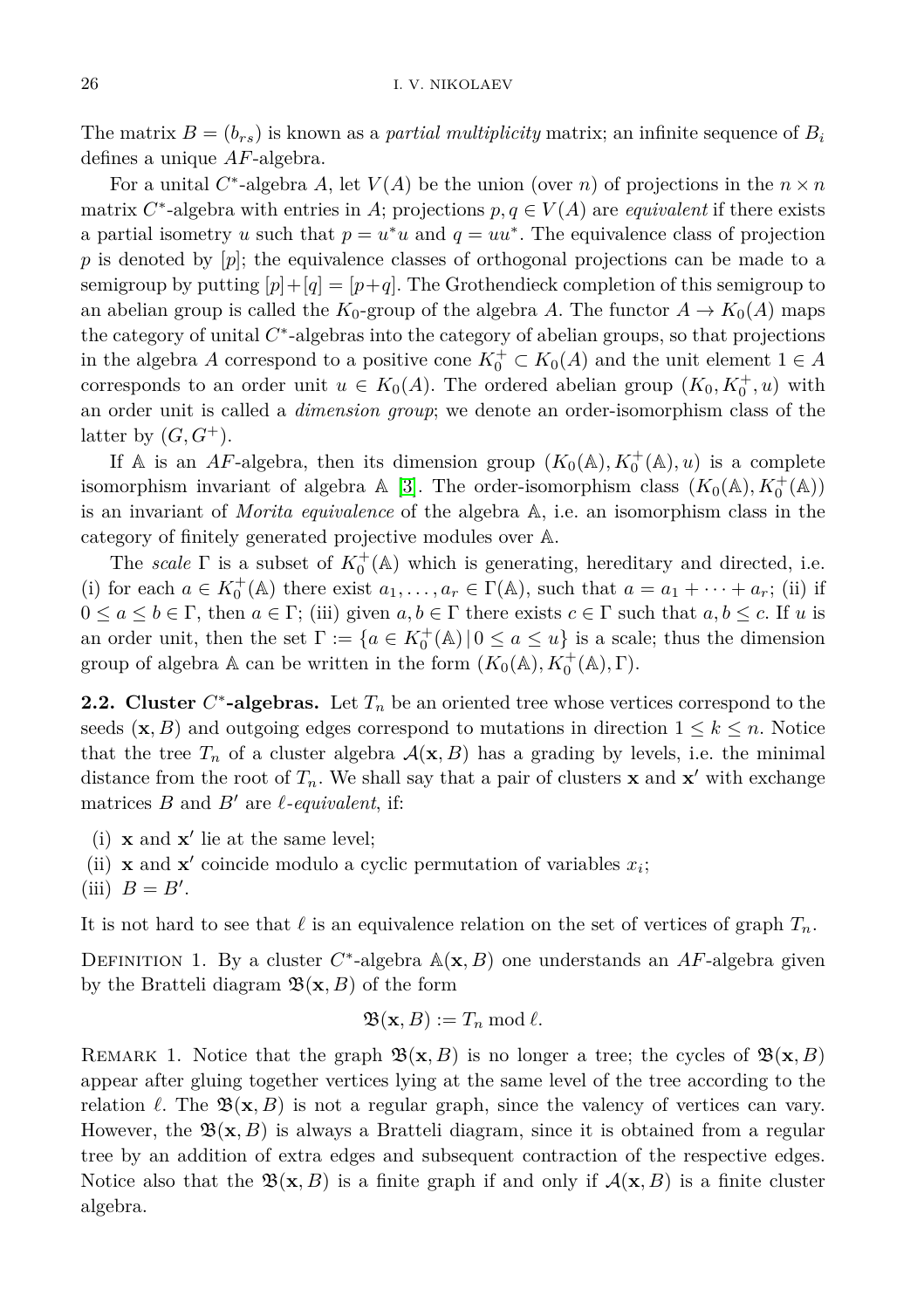EXAMPLE 1. Let  $\mathbf{x} = (x_1, x_2)$  and

$$
B = \begin{pmatrix} 0 & 2 \\ -2 & 0 \end{pmatrix}.
$$

The cluster algebra  $\mathcal{A}(\mathbf{x}, B)$  is associated to an ideal triangulation of an annulus with one marked point on each boundary component, see [\[4,](#page-11-7) Example 4.4]. The exchange relations [\(1\)](#page-0-0) in this case can be written as  $x_{i-1}x_{i+1} = 1 + x_i^2$  and  $B' = -B$ . It is easy to verify using Definition [1](#page-3-1) that the Bratteli diagram  $T_2 \text{ mod } \ell$  of the corresponding cluster  $C^*$ -algebra  $\mathbb{A}(\mathbf{x}, B)$  is given by Figure [2.](#page-1-1) We refer the reader to Section [4](#page-7-0) for an extended discussion of the properties of such an algebra.

EXAMPLE 2 ([\[13\]](#page-11-3)). Let  $\mathbf{x} = (x_1, x_2, x_3)$  and

$$
B = \begin{pmatrix} 0 & 2 & -2 \\ -2 & 0 & 2 \\ 2 & -2 & 0 \end{pmatrix}.
$$

The cluster algebra  $A(\mathbf{x}, B)$  is called *Markov's*; it is associated to an ideal triangulation of the hyperbolic torus with a cusp, see e.g. [\[17\]](#page-11-1). The Bratteli diagram  $T_3 \mod l$  of the cluster  $C^*$ -algebra  $\mathbb{A}(\mathbf{x}, B)$  is shown in Figure [1.](#page-1-0) (The corresponding mutation tree  $T_3$  and the equivalence classes of relation  $\ell$  are given in full detail in [\[13,](#page-11-3) Figure 4].) The algebra  $\mathbb{A}(\mathbf{x}, B)$  has a non-trivial primitive spectrum being isomorphic to an AF-algebra  $\mathfrak{M}_1$ introduced by Mundici [\[10\]](#page-11-6); for a general theory we refer the reader to the monograph [\[11\]](#page-11-8).

**2.3. Mundici dimension groups.** A broad class of dimension groups has been introduced by Mundici [\[10\]](#page-11-6). We shall use such groups as the main technical tool in proof of Theorem [1.](#page-1-2) We refer the reader to [\[10\]](#page-11-6) and [\[11\]](#page-11-8) for a detailed account.

A *lattice-ordered* (or  $\ell$ -group) is a structure  $(G, +, -, 0, \vee, \wedge)$  such that  $(G, +, -, 0)$ is an abelian group,  $(G, \vee, \wedge)$  is a lattice, and  $x + (y \vee z) = (x + y) \vee (x + z)$  for all  $x, y, z \in G$ . An *order unit* in a partially ordered group G is an element  $u \geq 0$  such that for each  $x \in G$  there is an integer  $n \geq 0$  with  $x < nu$ . A *unital*  $\ell$ -group is an  $\ell$ -group with distinguished order unit.

The function  $f : [0,1]^n \to \mathbb{R}$  is called a *McNaughton function* over  $[0,1]^n$  iff f is continuous and there are a finite number of linear functions:

<span id="page-4-1"></span>
$$
\begin{cases}\n\alpha_1 = b_1 + a_{11}x_1 + \dots + a_{1n}x_n \\
\alpha_2 = b_2 + a_{21}x_1 + \dots + a_{2n}x_n \\
\vdots \\
\alpha_m = b_m + a_{m1}x_1 + \dots + a_{mn}x_n,\n\end{cases}
$$
\n(2)

<span id="page-4-0"></span>where all  $a_{ij}$  and  $b_i$  are integers such that for every  $(x_1, \ldots, x_n) \in [0,1]^n$  there is  $i \in \{1, ..., m\}$  with  $f(x_1, ..., x_n) = \alpha_i(x_1, ..., x_n)$ , see [\[10\]](#page-11-6) and [\[11\]](#page-11-8). In other words, the McNaughton function is a piecewise linear function with integer coefficients. It is easy to see that the set of all McNaughton functions over  $[0,1]$  is an  $\ell$ -group with the pointwise operations  $+$ ,  $-$ ,  $\vee$ ,  $\wedge$  of  $\mathbb R$  and with the constant function 1 as the distinguished order unit. The *Mundici dimension group*  $\mathcal{M}_n$  is an  $\ell$ -group defined by the McNaughton functions over  $[0, 1]^n$ .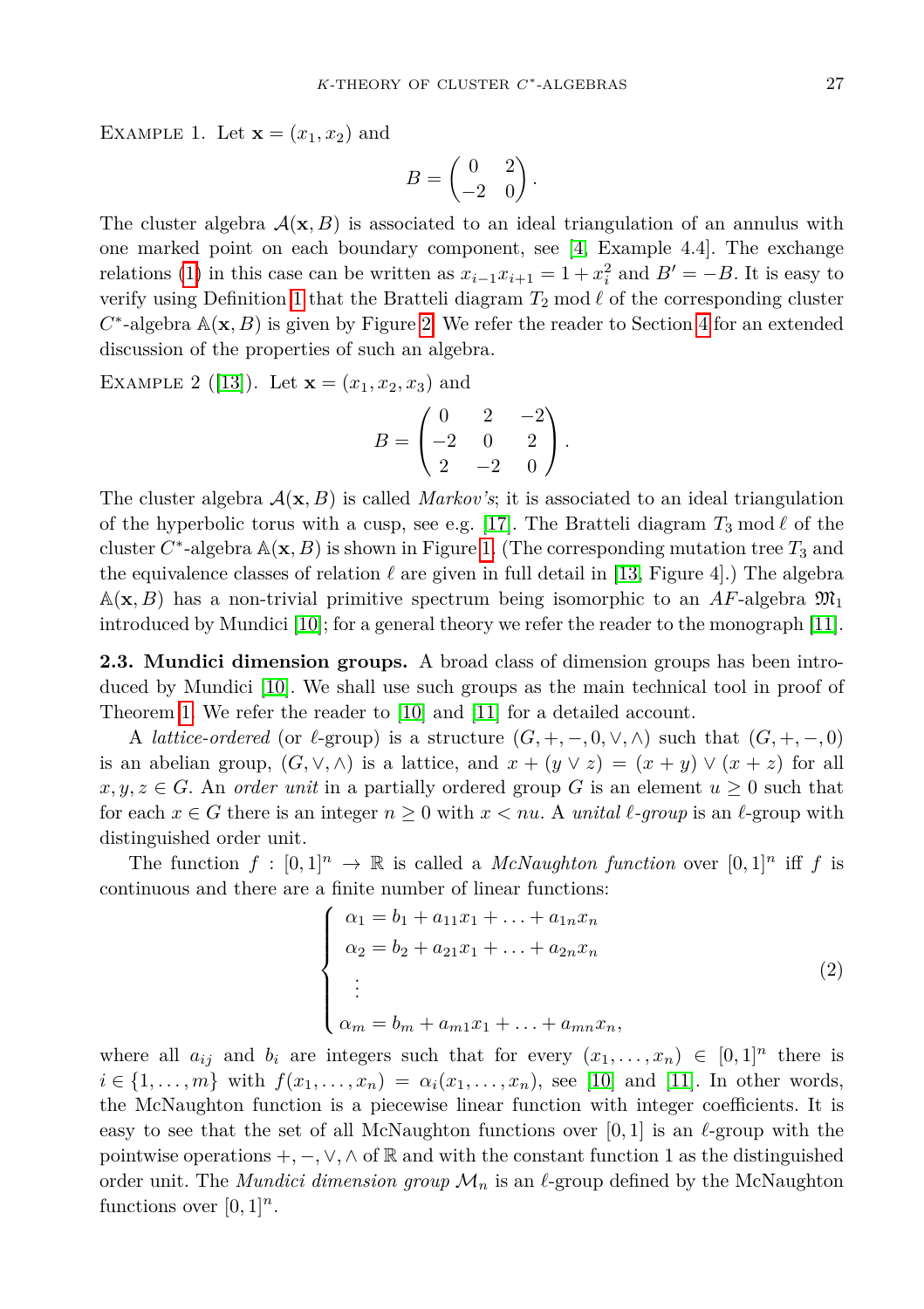THEOREM 2 ([\[10\]](#page-11-6), [\[11\]](#page-11-8)).  $(K_0(\mathbb{A}(\mathbf{x}, B)), K_0^+(\mathbb{A}(\mathbf{x}, B)), u) \cong (\mathcal{M}_n, 1), where  $\mathcal{M}_n$  is defined$ *by a subset of all McNaughton functions over*  $[0,1]^n$ .

REMARK [2](#page-4-0). Theorem 2 for  $n = 1$  was proved in [\[10\]](#page-11-6). In particular, the Markov cluster  $C^*$ -algebra  $\mathbb{A}(\mathbf{x},B)$  in Figure [1](#page-1-0) has the dimension group  $\mathcal{M}_1$ . By an extension of the argument of [Mundici 2011] [\[11\]](#page-11-8), one can prove Theorem [2](#page-4-0) for  $n \geq 1$ .

## <span id="page-5-0"></span>**3. Proofs**

*Proof of Theorem [1.](#page-1-2)* We shall split the proof into a series of lemmas.

<span id="page-5-2"></span>LEMMA 1. *The ordered abelian group*  $(A_{\text{add}}(\mathbf{x}, B), A_{\text{add}}^+(\mathbf{x}, B))$  *is a dimension group with the stable scale*  $\Gamma \cong \mathcal{A}_{add}^+(\mathbf{x}, B)$ *.* 

*Proof.* Recall that an ordered abelian group (*G, G*<sup>+</sup>) satisfies the *Riesz interpolation property*, if given  $\{a_i, b_j \in G \mid a_i \leq b_j \text{ for } i, j = 1, 2\}$  there exists  $c \in G$  such that

<span id="page-5-1"></span>
$$
a_i \le c \le b_j. \tag{3}
$$

Let us show that the ordered group  $(A_{\text{add}}(\mathbf{x}, B), A_{\text{add}}^+(\mathbf{x}, B))$  satisfies the Riesz interpolation property. Indeed, if  $a_i = \sum A_i \mathbf{x}^i$  and  $b_j = \sum B_i \mathbf{x}^i$  are the Laurent polynomials of  $a_i, b_j \in A_{\text{add}}(\mathbf{x}, B)$ , then one can choose  $c = \sum C_i \mathbf{x}^i$  such that  $C_i = A_i$  if  $A_i \neq 0$  and  $0 < C_i < B_i$  if  $A_i = 0$ . Clearly, the condition [\(3\)](#page-5-1) is satisfied.

By the Effros–Handelman–Shen Theorem, a countable ordered abelian group is a dimension group if and only if it satisfies the Riesz interpolation property, see [\[2,](#page-10-1) Theorem 3.1]. Thus  $(A_{\text{add}}(\mathbf{x}, B), A_{\text{add}}^+(\mathbf{x}, B))$  is a dimension group with the stable scale. Lemma [1](#page-5-2) is proved.

<span id="page-5-4"></span>LEMMA 2. The exists a canonical isomorphism  $\varphi$  between the abelian groups  $K_0(\mathbb{A}(\mathbf{x},B))$ *and*  $\mathcal{A}_{\text{add}}(\mathbf{x}, B)$ *.* 

*Proof.* The idea is to construct an isomorphism  $\varphi : \mathcal{M}_n \to \mathcal{A}_{add}(\mathbf{x}, B)$ , where  $\mathcal{M}_n$  is the Mundici dimension group. The rest of the proof will follow from Theorem [2.](#page-4-0)

We assume without loss of generality that the linear functions  $\alpha_i$  in the set [\(2\)](#page-4-1) constitute the Schauder-type basis for  $[0,1]^n$  $[0,1]^n$  $[0,1]^n$ .<sup>1</sup> We shall assign to each  $\alpha_i = b_i + a_{i1}x_1 +$  $\dots + a_{in}x_n$  a Laurent monomial, which is a generator of the group  $\mathcal{A}_{add}(\mathbf{x}, B)$ . Roughly speaking, this can be done by an "exponentiation" of the variables  $x_i$ .

Indeed, consider a map  $\varphi$  acting by the formula:

$$
b_i + a_{i1}x_1 + a_{i2}x_2 + \ldots + a_{in}x_n \mapsto b_ix_1^{a_{i1}}x_2^{a_{i2}}\ldots x_n^{a_{in}}, \quad 1 \le i \le m,
$$
 (4)

where  $a_{ij} \in \mathbf{Z}$  and  $b_i \in \mathbf{Z}$ .

The map  $\varphi$  sends the McNaughton function  $f : [0,1]^n \to \mathbb{R}$  to a Laurent polynomial according to the formula

<span id="page-5-5"></span>
$$
f \mapsto \sum_{i=1}^{m} b_i x_1^{a_{i1}} x_2^{a_{i2}} \dots x_n^{a_{in}} \in \mathbf{Z}[\mathbf{x}^{\pm 1}].
$$

<span id="page-5-3"></span><sup>&</sup>lt;sup>1</sup>Such a choice of  $\alpha_i$  provides injectivity of our construction. I am grateful to the referee for pointing out this fact to me.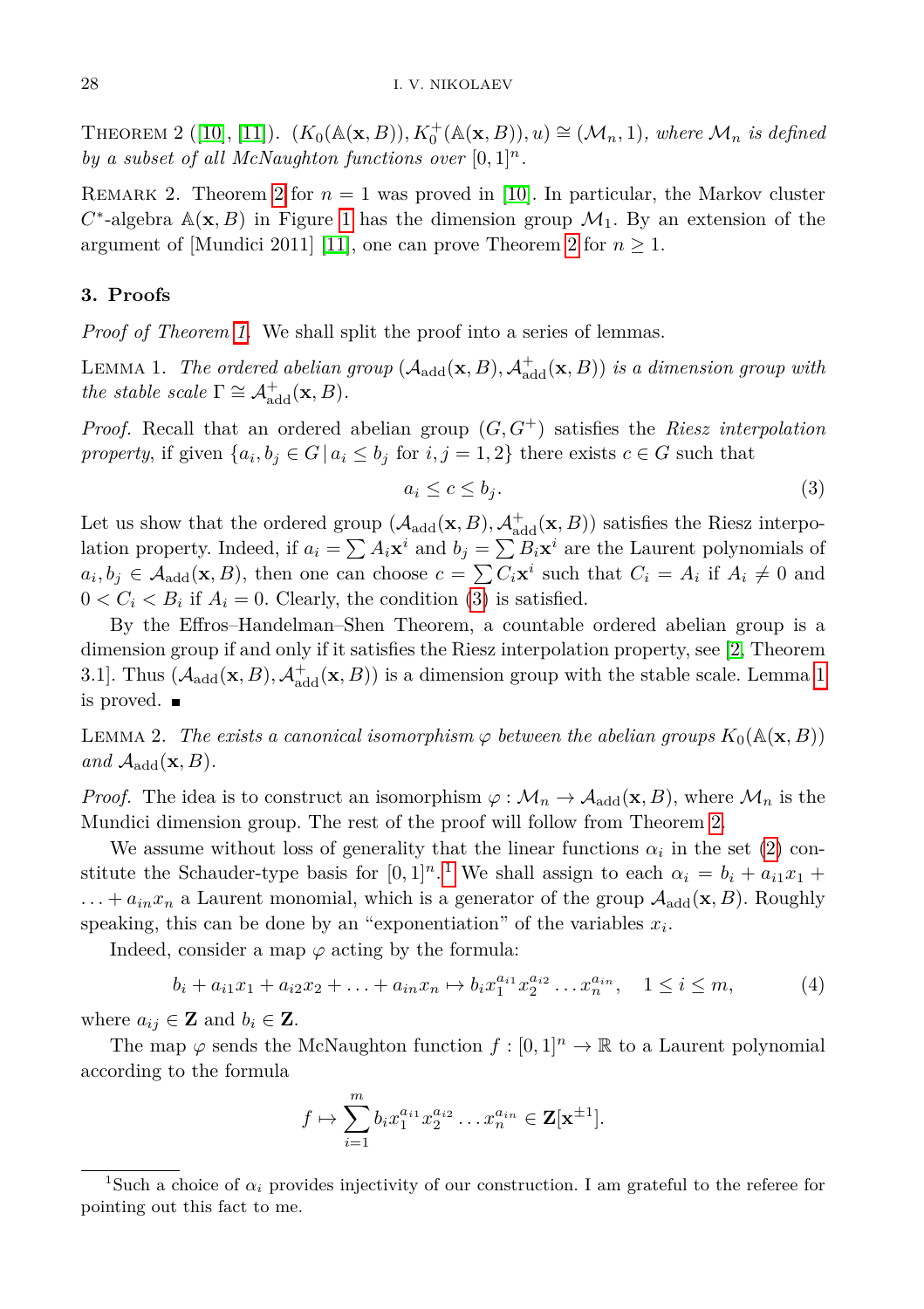It is verified directly that pointwise addition of the McNaughton functions maps to an addition of the Laurent polynomials. One can see that our construction provides an injective mapping into the ring of Laurent polynomials. Working backwards our construction, it can be proved that the mapping is also surjective. Thus one gets an isomorphism of the abelian groups:

$$
\varphi: \mathcal{M}_n \to \mathcal{A}_{\text{add}}(\mathbf{x}, B).
$$

On the other hand, it follows from Theorem [2](#page-4-0) that  $\mathcal{M}_n \cong K_0(\mathbb{A}(\mathbf{x}, B))$ , where the set of the McNaughton functions over  $[0,1]^n$  is defined by the algebra  $\mathbb{A}(\mathbf{x},B)$ . Thus one obtains an isomorphism of the abelian groups:

$$
\varphi: K_0(\mathbb{A}(\mathbf{x}, B)) \to \mathcal{A}_{\text{add}}(\mathbf{x}, B).
$$

Lemma [2](#page-5-4) is proved.  $\blacksquare$ 

REMARK 3. Using the McNaughton functions over  $[0, 1]^n$ , one can see that for the finite cluster algebras the group  $K_0(\mathbb{A}(\mathbf{x}, B))$  is isomorphic to a direct sum of finitely many copies of **Z**. This fact implies that the corresponding tracial simplex is spanned by *n* extremal traces.

REMARK 4. Lemma [2](#page-5-4) implies that the group  $K_0(\mathbb{A}(\mathbf{x}, B))$  has the natural structure of a commutative ring, since  $K_0(\mathbb{A}(\mathbf{x}, B)) \subset \mathbf{Z}[\mathbf{x}^{\pm 1}]$ . It is an interesting question to find an interpretation of the product in terms of the *K*-theory.

<span id="page-6-0"></span>LEMMA 3. *The isomorphism*  $\varphi$  *is order-preserving, i.e.* 

 $(K_0(\mathbb{A}(\mathbf{x}, B)), K_0^+(\mathbb{A}(\mathbf{x}, B))) \cong (\mathcal{A}_{\text{add}}(\mathbf{x}, B), \mathcal{A}_{\text{add}}^+(\mathbf{x}, B)).$ 

*Proof.* In view of Theorem [2,](#page-4-0) it is sufficient to show that

$$
(\mathcal{M}_n,1)\cong \left(\mathcal{A}_{\mathrm{add}}(\mathbf{x},B),\mathcal{A}^+_{\mathrm{add}}(\mathbf{x},B)\right)
$$

are isomorphic dimension groups.

The semi-group  $\mathcal{M}_n^+$  of positive elements of the Mundici dimension group  $(\mathcal{M}_n, 1)$ consists of all piecewise linear functions with  $b_i > 0$ . Likewise, the semigroup  $\mathcal{A}^+_{add}(\mathbf{x}, B)$ consists of the Laurent polynomials with  $b_i > 0$ .

On the other hand, formula [\(4\)](#page-5-5) says that  $\varphi$  sends the coefficient  $b_i$  into the coefficient  $b_i$  of the Laurent monomial. Thus one gets the equality

<span id="page-6-1"></span>
$$
\varphi(\mathcal{M}_n^+) = \mathcal{A}_{\text{add}}^+(\mathbf{x}, B). \tag{5}
$$

In other words, the isomorphism  $\varphi : \mathcal{M}_m \to \mathcal{A}_{\text{add}}(\mathbf{x}, B)$  preserves the semi-group of positive elements of the respective dimension groups.

Lemma [3](#page-6-0) follows from [\(5\)](#page-6-1) and Theorem [2.](#page-4-0)  $\blacksquare$ 

Theorem [1](#page-1-2) follows from Lemma [3.](#page-6-0)

REMARK 5 ([\[13\]](#page-11-3)). Theorem [1](#page-1-2) implies that the category of cluster algebras can be embedded into the category of dimension groups  $(G, G^+)$  with the stable scale. The following (partial) characterization of cluster algebras in terms of the dimension groups is true: The cluster algebras correspond to the dimension groups with a non-trivial spectrum  $Prim(G, G^+) \cong {\mathbf{R}^n | n \geq 1}$ , where  $Prim(G, G^+)$  is the space of primitive ideals of  $(G, G^+)$  endowed with the Jacobson topology.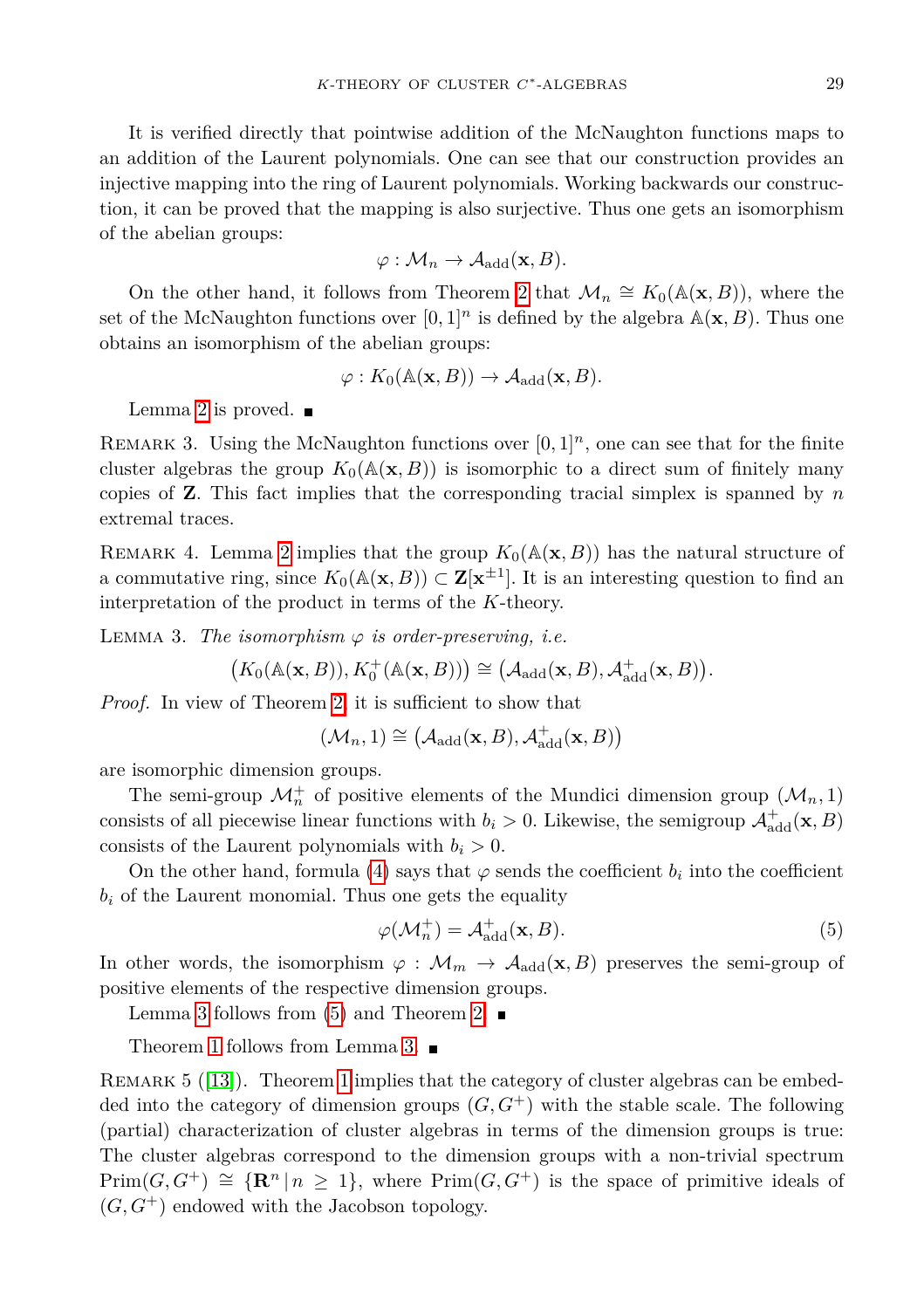*Proof of Corollary [1.](#page-2-1)* Let  $\psi$  be an inverse of the map  $\varphi$  constructed in Lemma [2.](#page-5-4) We shall fix an isomorphism class of the  $AF$ -algebra  $\mathbb{A}(\mathbf{x}, B)$  and consider the corresponding dimension group  $(K_0(\mathbb{A}(\mathbf{x}, B)), K_0^+(\mathbb{A}(\mathbf{x}, B)), \Gamma)$ . In view of Theorem [1,](#page-1-2) we have

$$
\begin{cases} \mathcal{A}_{\text{add}}(\mathbf{x}, B) = \psi(K_0(\mathbb{A}(\mathbf{x}, B))) \\ \mathcal{A}_{\text{add}}^+(\mathbf{x}, B) = \psi(K_0^+(\mathbb{A}(\mathbf{x}, B))). \end{cases}
$$

Since  $\Gamma \subseteq K_0^+(\mathbb{A}(\mathbf{x}, B))$ , one gets a scale  $\psi(\Gamma) \subseteq \mathcal{A}_{add}^+(\mathbf{x}, B)$  in the cluster algebra  $\mathcal{A}_{\text{add}}(\mathbf{x}, B)$ .

On the other hand, it is verified directly that the set  $X = \{x_i\}_{i=1}^{\infty}$  of all cluster variables  $x_i$  is a scale, since it is a generating, hereditary and directed subset of  $\mathcal{A}_{\text{add}}(\mathbf{x}, B)$ . But given isomorphism class of algebra  $\mathbb{A}(\mathbf{x}, B)$  can define only one scale on the cluster algebra  $\mathcal{A}_{\text{add}}(\mathbf{x},B)$ ; thus  $X \cong \psi(\Gamma)$ . It remains to recall that  $\psi(\Gamma) \subseteq \mathcal{A}_{\text{add}}^+(\mathbf{x},B)$ and therefore  $X \subseteq \mathcal{A}_{add}^+(\mathbf{x}, B)$ . In other words, the coefficients of the Laurent polynomials corresponding to the cluster variables  $x_i$  are non-negative integers. Corollary [1](#page-2-1) is proved.

<span id="page-7-0"></span>**4. Applications.** We shall consider some applications of Theorem [1.](#page-1-2) They include a new shorter proof of the Jones Index Theorem, calculation of the dimension group of the GICAR algebra and solution of the Jones Problem about a relation between the Hecke groups and the Jones Index Theorem. In what follows, we restrict to the cluster  $C^*$ -algebra  $\mathbb{A}(1,1)$  associated to a triangulation of an annulus with one marked point on each boundary component keeping the original notation of [\[4,](#page-11-7) Example 4.4].

**4.1. Cluster** C<sup>\*</sup>-algebra  $\mathbb{A}(1,1)$ . Let  $\mathfrak{A} = \{z = x + iy \in \mathbb{C} \mid r \leq |z| \leq R\}$  be an annulus in the complex plane such that  $r < R$ . Recall that the Riemann surfaces  $\mathfrak A$  and  $\mathfrak A'$  are isomorphic if and only if  $R/r = R'/r'$ ; the real number  $t = R/r$  is called a *modulus* of  $\mathfrak{A}$ . By  $T_{\mathfrak{A}} = \{t \in \mathbb{R} \mid t > 1\}$  we understand the Teichmüller space of  $\mathfrak{A}$ , i.e. the space of all Riemann surfaces  $\mathfrak A$  endowed with a natural topology. The cluster algebra  $\mathcal A(\mathbf x, B_T)$  of rank two given by the matrix

$$
B_T = \begin{pmatrix} 0 & 2 \\ -2 & 0 \end{pmatrix}
$$

is the coordinate ring of  $T_2$  [\[4,](#page-11-7) Example 4.4]; the  $\mathcal{A}(\mathbf{x}, B_T)$  is related to the Penner coordinates on the space  $T_{\mathfrak{A}}$  corresponding to an ideal triangulation T of  $\mathfrak A$  with one marked point on each boundary component of  $\mathfrak{A}$  [\[17,](#page-11-1) Section 3].

By  $\mathbb{A}(1,1) := \mathbb{A}(\mathbf{x}, B_T)$  we shall understand a cluster  $C^*$ -algebra given by matrix  $B_T$ ; the reader is encouraged to verify using formulas  $(1)$  that the Bratteli diagram of  $\mathbb{A}(1,1)$ has the form of a Pascal triangle shown in Figure [2.](#page-1-1) (The A(1*,* 1) is the so-called *GICAR algebra* [\[2,](#page-10-1) p. 13(e)]; such an algebra has a rich set of ideals [\[1,](#page-10-0) Section 5.5].)

By  ${\sigma_t : \mathbb{A}(1,1) \to \mathbb{A}(1,1) | t \in \mathbb{R}}$  we denote a group of modular automorphisms constructed in [\[13,](#page-11-3) Section 4]; the  $\sigma_t$  is generated by the geodesic flow  $T^t$  on the space  $T_{\mathfrak{A}}$ .

The  $A(1, 1)$  embeds into an UHF-algebra:

$$
M_{2^{\infty}} := \bigotimes_{i=1}^{\infty} M_2(\mathbf{C}).
$$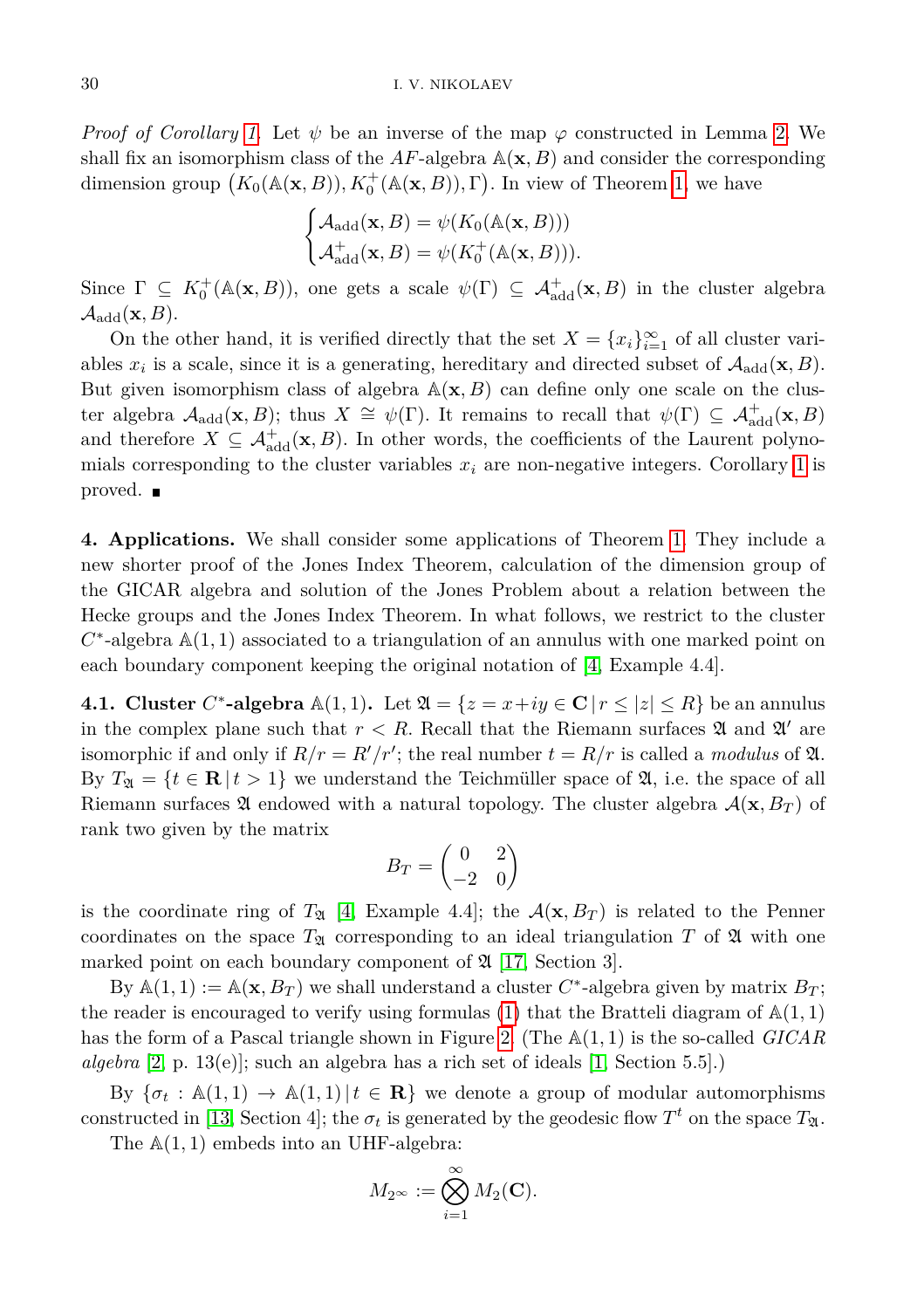The  $M_{2^{\infty}}$  is known as a *CAR algebra*; unlike the  $\mathbb{A}(1,1)$ , it is a simple AF-algebra with the Bratteli diagram shown in [\[2,](#page-10-1) p. 13(c1)]. The Powers product

$$
\left\{\bigotimes_{i=1}^{\infty}\exp\left(\sqrt{-1}\begin{pmatrix}1&0\\0&\lambda\end{pmatrix}\right)\,|\,0<\lambda<1\right\}
$$

defines a group of modular automorphisms  $\{\sigma^t: M_{2^{\infty}} \to M_{2^{\infty}} \mid t \in \mathbf{R}\}$ ; it is not hard to observe that  $\sigma^t \equiv \sigma_t$  on  $\mathbb{A}(1,1)$ .

Recall that if  $e_{ij}$  are the matrix units in  $M_2(\mathbf{C})$ , one can define a projection  $e \in$  $M_2(\mathbf{C}) \otimes M_2(\mathbf{C})$  by the formula

$$
e = \frac{1}{1+t}(e_{11} \otimes e_{11} + te_{22} \otimes e_{22} + \sqrt{t}(e_{12} \otimes e_{21} + e_{21} \otimes e_{12})),
$$

where  $t \in \mathbf{R}$  is a parameter. If  $\theta$  is the shift automorphism of the *UHF*-algebra  $M_{2^{\infty}}$ , then projections  $e_i := \theta^i(e) \in M_{2^i}$  satisfy the following relations:

<span id="page-8-0"></span>
$$
\begin{cases} e_i e_j = e_j e_i, & \text{if } |i - j| \ge 2\\ e_i e_{i \pm 1} e_i = t (1 + t)^{-2} e_i, \end{cases}
$$
(6)

and the Powers state  $\varphi_t : M_{2^\infty} \to \mathbb{C}$  satisfies the Jones equality:

$$
\varphi_t(we_{n+1}) = \frac{t}{(1+t)^2} \varphi_t(w), \quad \forall w \in M_{2^{n+1}},
$$

see [\[8,](#page-11-9) Section 5.6] for the details. The  $e_i$  generate the algebra  $M_{2^{\infty}}$  and taking new generators  $s_i$  such that  $\sigma^t(s_i) = te_i - (1 - e_i)$  one gets a representation of the braid group  $B_n = \{s_1, \ldots, s_n | s_i s_{i+1} s_i = s_{i+1} s_i s_{i+1} s_i s_j = s_j s_i \text{ if } |i-j| \geq 2\} \text{ in the algebra } M_{2^n}.$ 

<span id="page-8-4"></span>**4.2. Jones Index Theorem.** As an application of Theorem [1,](#page-1-2) one gets a short proof of the Jones Index Theorem in terms of the cluster algebras.

<span id="page-8-3"></span>COROLLARY 2. *Relations* [\(6\)](#page-8-0) *define a*  $C^*$ -algebra if and only if the values of index  $\frac{(1+t)^2}{t}$ *t belong to the set*

<span id="page-8-5"></span><span id="page-8-2"></span><span id="page-8-1"></span>
$$
[4,\infty)\cup\left\{4\cos^2\left(\frac{\pi}{n}\right)|n\geq 3\right\}.\tag{7}
$$

*Proof.* To find admissible values of parameter *t*, we shall use a simple analysis of the cluster algebra  $\mathcal{A}(1,1) \cong K_0(\mathbb{A}(1,1))$ . Recall that algebra  $\mathcal{A}(1,1)$  has a unique canonical basis  $\beta$  consisting of the positive elements of  $\mathcal{A}(1,1)$ , i.e. the Laurent polynomials with positive integer coefficients; the elements of  $\mathcal B$  generate the whole algebra  $\mathcal A(1,1)$ . Sherman and Zelevinsky  $[16,$  Theorem 2.8 gave an explicit construction of  $\beta$ . Namely,

$$
\mathcal{B} = \left\{ x_i^p x_{i+1}^q \, | \, p, q \ge 0 \right\} \cup \left\{ T_n (x_1 x_4 - x_2 x_3) \, | \, n \ge 3 \right\},\tag{8}
$$

where  $T_n(x)$  are the Chebyshev polynomials of the first kind. Since

$$
T_0 = 1
$$
 and  $T_n \left[ \frac{1}{2} (t + t^{-1}) \right] = \frac{1}{2} (t^n + t^{-n}),$  (9)

we shall look for a modulus *t* such that  $\frac{1}{2}(t + t^{-1}) = x_1x_4 - x_2x_3$ . This is always possible since the Penner coordinates on the Teichmüller space  $T_{\mathfrak{A}}$  are given by the cluster  $(x_1, x_2)$ , where each  $x_i$  is a function of modulus  $t$  [\[17,](#page-11-1) Section 3].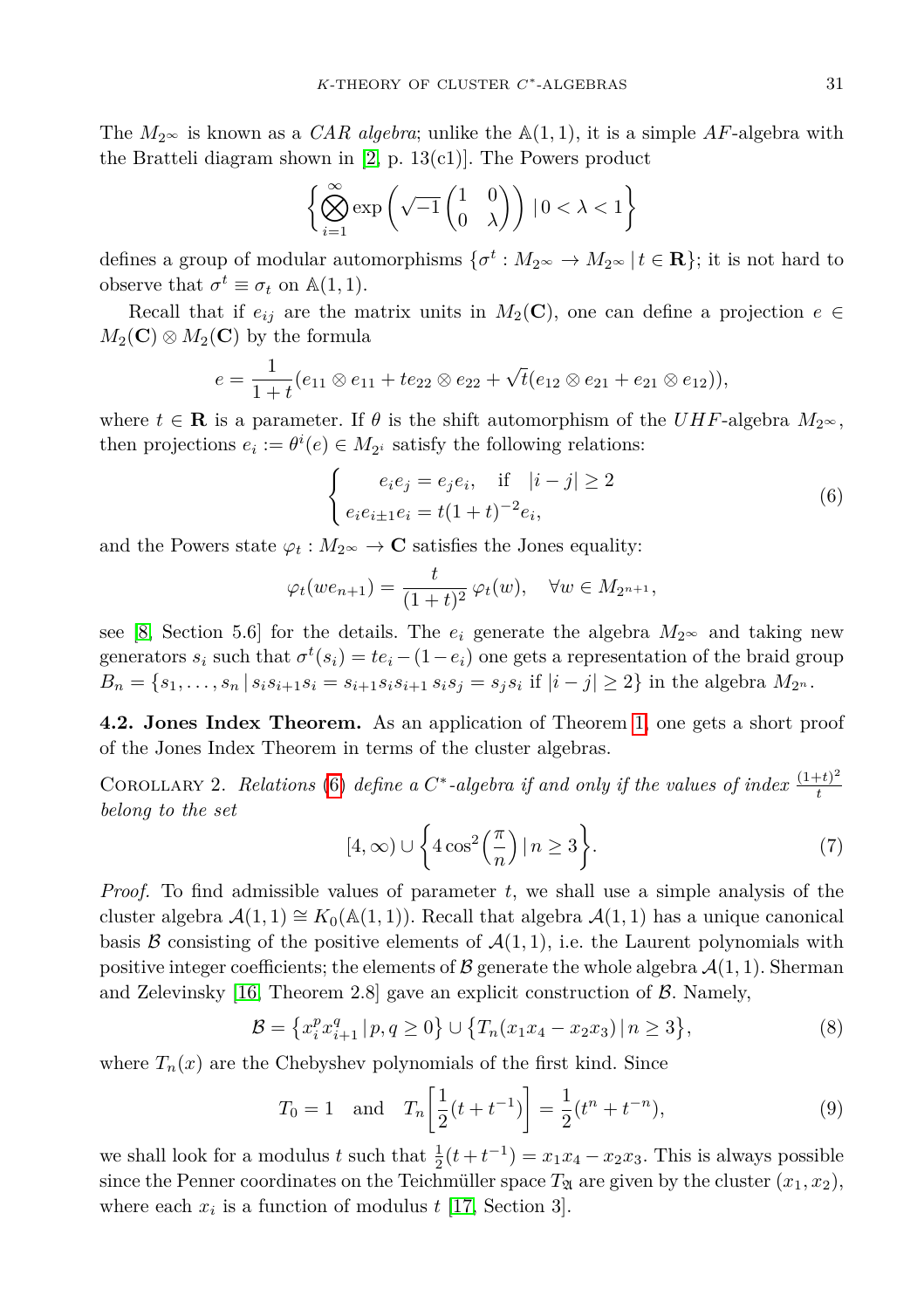<span id="page-9-1"></span>(i) Since  $t > 1$ , it is easy to see by direct substitution that the values of index belong to the interval

$$
(4, \infty). \tag{10}
$$

(ii) To get discrete values, we shall assume that  $\mathcal{A}(1,1)$  is a finite cluster algebra, i.e. the number of  $x_i$  is finite. It is immediate that  $|\mathcal{B}| < \infty$  and from the second series in [\(8\)](#page-8-1) one obtains

$$
T_n(x_1x_4 - x_2x_3) = T_0 = 1
$$

for some integer  $n \geq 1$ . But  $x_1x_4 - x_2x_3 = \frac{1}{2}(t + t^{-1})$  and using formula [\(9\)](#page-8-2) for the Chebyshev polynomials, one gets the equation

<span id="page-9-0"></span>
$$
t^n + t^{-n} = 2\tag{11}
$$

for (possibly complex) values of modulus *t*. Since [\(11\)](#page-9-0) is equivalent to the equation  $t^{2n} - 2t^n + 1 = (t^n - 1)^2 = 0$ , one gets the *n*-th root of unity:

$$
t \in \{e^{2\pi i/n} \mid n \ge 1\}.
$$

However, the index

<span id="page-9-2"></span>
$$
\frac{(1+t)^2}{t} = t^{-1} + 2 + t = 2\left[\cos\left(\frac{2\pi}{n}\right) + 1\right] = 4\cos^2\left(\frac{\pi}{n}\right)
$$
 (12)

is a real number. Thus relations [\(6\)](#page-8-0) define a  $C^*$ -algebra. (We must exclude the case  $n = 2$ corresponding to  $t = -1$ , because otherwise one gets a division by zero in [\(6\)](#page-8-0).)

Bringing together [\(10\)](#page-9-1) and [\(12\)](#page-9-2) one gets the conclusion of Corollary [2.](#page-8-3)

REMARK 6. The finite cluster algebras corresponding to the discrete moduli come from a triangulation of the *n*-gons or the *n*-gons with one puncture, see [\[4,](#page-11-7) Table 1]; such algebras are classified by their Coxeter–Dynkin diagrams of type  $A_{n-3}$  and  $D_n$ , respectively. As explained, the  $A(1,1)$  is a finite-dimensional  $C^*$ -algebra having the Bratteli diagram similar to one shown in [\[8,](#page-11-9) pp. 37–38].

**4.3. Dimension group of the GICAR algebra.** We shall use Theorem [1](#page-1-2) to calculate a dimension group of the algebra A(1*,* 1).

<span id="page-9-4"></span>COROLLARY 3.  $(K_0(\mathbb{A}(1,1)), K_0^+(\mathbb{A}(1,1)), u) \cong (\mathbf{Z}[x], P^+(0,1), u)$ *, where*  $P^+(0,1)$  *is the semigroup of all positive-definite polynomials on the interval* (0*,* 1)*.*

*Proof.* It is known that the Chebyshev polynomials of the first kind  $T_n(x)$  lie in a basis B of the cluster algebra  $\mathcal{A}(1,1)$  [\[16,](#page-11-10) Theorem 2.8]. For each  $0 \leq k \leq n$ , we shall introduce a new basis  $\mathcal{B}'$  in  $\mathcal{A}(1,1)$  comprising the elements

$$
T_1^k(x)(T_0(x) - T_1(x))^{n-k} = x^k(1-x)^{n-k}.
$$

On the other hand, the Bratteli diagram in Figure [2](#page-1-1) says that the group  $K_0(\mathbb{A}(1,1))$  is generated by the (equivalence classes of) projections  $[e_k^n]$  subject to the relations

<span id="page-9-3"></span>
$$
[e_k^n] = [e_k^{n+1}] + [e_{k+1}^{n+1}].
$$
\n(13)

Take a representation  $\rho$  of  $K_0(\mathbb{A}(1,1))$  in the cluster algebra  $\mathcal{A}(1,1)$  given by the formula

$$
\rho([e_k^n]) = x^k (1-x)^{n-k}, \quad 0 \le k \le n.
$$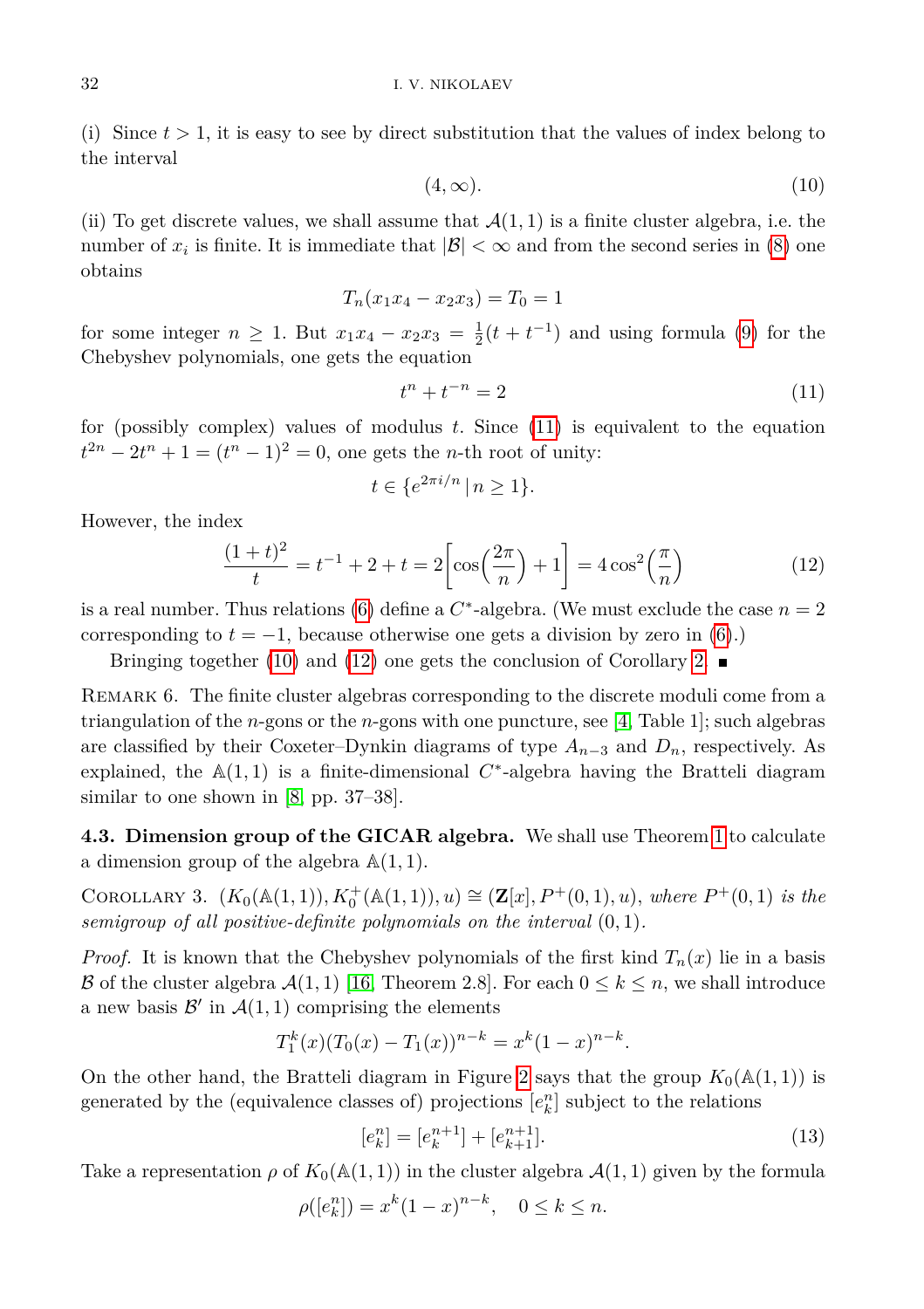The reader can verify that relations [\(13\)](#page-9-3) are satisfied. It is easy to see that  $x^k(1-x)^{n-k}$ are generators of the polynomial ring  $\mathbf{Z}[x]$  and the rest of the proof repeats the argument in [\[14,](#page-11-11) Appendix]. Corollary [3](#page-9-4) follows.  $\blacksquare$ 

Remark 7. Corollary [3](#page-9-4) was first proved by Renault [\[14,](#page-11-11) Appendix]; the GICAR algebra involved in the original proof is isomorphic to the cluster  $C^*$ -algebra  $\mathbb{A}(1,1)$ , see Figure [2.](#page-1-1)

## **4.4. Jones Problem.** The following problem can be found in [\[8,](#page-11-9) p. 24]:

*"Consider the subgroup*  $G_{\lambda}$  *of*  $SL_2(\mathbf{R})$  *generated by*  $(\begin{smallmatrix} 1 & \lambda \\ 0 & 1 \end{smallmatrix})$  *and*  $(\begin{smallmatrix} 0 & 1 \\ -1 & 0 \end{smallmatrix})$ *. For what values of*  $\lambda > 0$  *is it discrete? Answer:*  $\lambda = 2 \cos(\frac{\pi}{n})$ *,*  $n = 3, 4, \ldots$  *or*  $\lambda \geq 2$ *.* (...) *We have been unable to find any direct connection between this result and Theorem* 3.1 (*Jones Index Theorem*)*. It is a tantalizing situation."*

We refer the reader to [\[6\]](#page-11-12) for a detailed solution of the Jones Problem. To give an outline, consider the Schottky uniformization of the annulus  $\mathfrak A$  given by the formula

$$
\mathfrak{A} \cong \mathbf{C}P^1/A^{\mathbf{Z}},
$$

where  $\mathbf{C}P^1 := \mathbf{C} \cup \{ \infty \}$  is the Riemann sphere and  $A \in SL_2(\mathbf{C})/ \pm I$  is a matrix acting on the **C***P* <sup>1</sup> by the Möbius transformations. It follows from the results of Section [4.2](#page-8-4) that the index of subfactors in a von Neumann algebra coincides with the square of trace of matrix *A*, i.e.

$$
\operatorname{tr}^2(A) \in [4, \infty) \cup \left\{ 4 \cos^2\left(\frac{\pi}{n}\right) \mid n \ge 3 \right\}.
$$

The idea is to prove that the  $\mathfrak A$  is a ramified double cover of the orbifold  $\mathbb H/G_\lambda$ , where  $\mathbb{H} := \{x + iy \in \mathbb{C} \mid y > 0\}$  is the Lobachevsky half-plane and the group  $G_{\lambda}$  acts on  $\mathbb{H}$ by the linear fractional transformations. Since such a cover takes the square root of the modulus parameter  $tr^2(A)$  of  $\mathfrak{A}$ , we conclude that  $\lambda = tr(A)$ . In other words, the Jones Index Theorem [\(7\)](#page-8-5) is equivalent to the following result.

COROLLARY 4 ([\[7,](#page-11-13) Satz 1, 2 & 6]). *The*  $G_{\lambda}$  *is a discrete subgroup of*  $SL_2(\mathbf{R})$  *if and only if*

$$
\lambda \in [2,\infty) \cup \bigg\{2\cos\Bigl(\frac{\pi}{n}\Bigr)\,|\,n\geq 3\bigg\}.
$$

**Acknowledgments.** I am grateful to Ralf Schiffler for an invitation to the Seminar on Cluster Algebras at the University of Connecticut and many helpful discussions. I thank the referee for the interest, careful reading and useful suggestions regarding this paper.

## **References**

- <span id="page-10-0"></span>[\[1\]](http://dx.doi.org/10.2307/1996380) O. Bratteli, *Inductive limits of finite dimensional C* ∗ *-algebras*, Trans. Amer. Math. Soc. 171 (1972), 195–234.
- <span id="page-10-1"></span>[\[2\]](http://dx.doi.org/10.1090/cbms/046) E. G. Effros, *Dimensions and C* ∗ *-Algebras*, CBMS Regional Conf. Ser. 46, Conf. Board of the Math. Sciences, Washington, 1981.
- <span id="page-10-2"></span>[\[3\]](http://dx.doi.org/10.1016/0021-8693(76)90242-8) G. A. Elliott, *On the classification of inductive limits of sequences of semisimple finitedimensional algebras*, J. Algebra 38 (1976), 29–44.